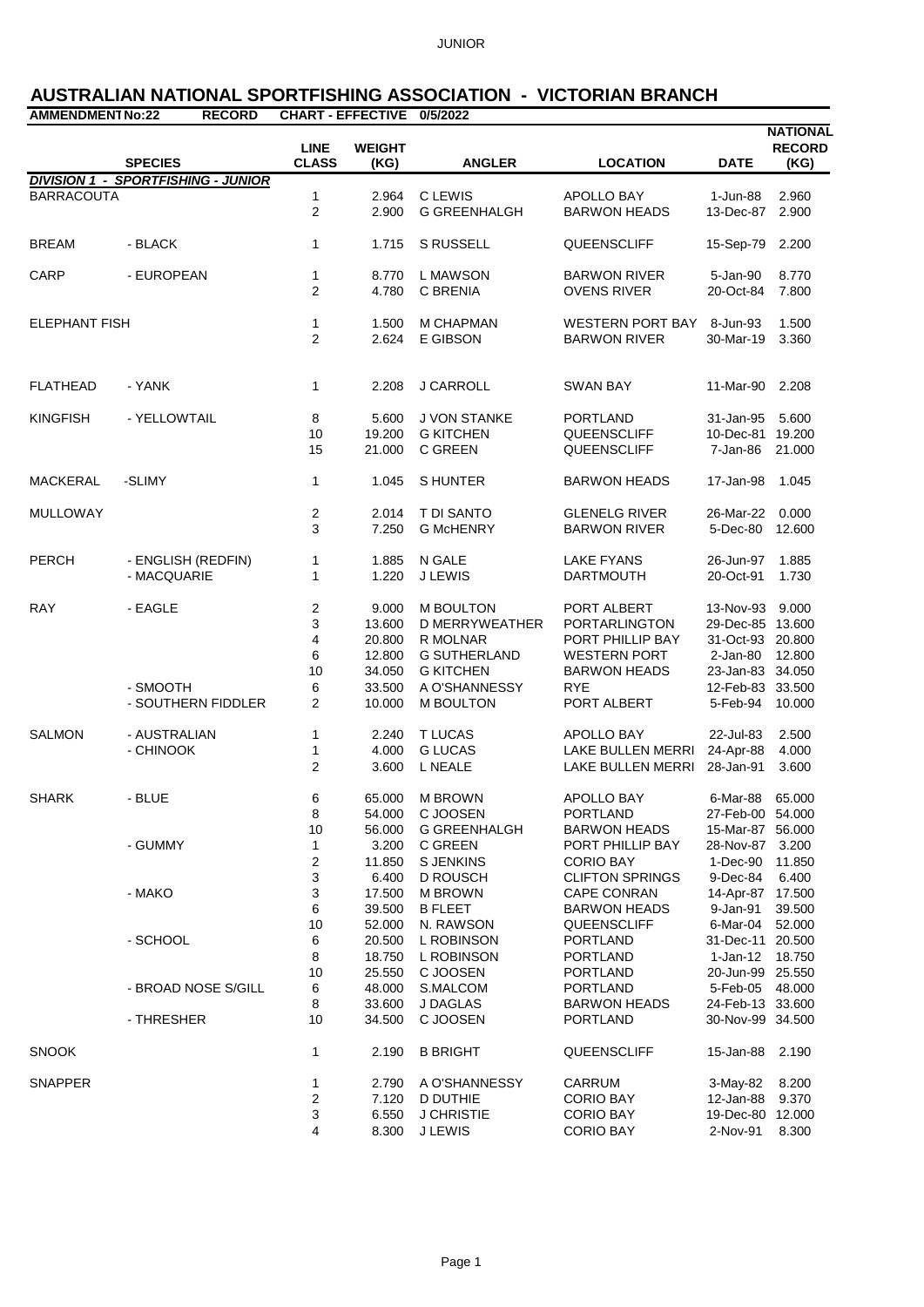## JUNIOR

| <b>TENCH</b>                   |                                                      | 1<br>$\overline{2}$          | 2.100<br>2.440                                | N PENDER<br><b>M STEWART</b>                                                            | <b>BUCKLEY FLLS</b><br><b>BARWON RIVER</b>                                              | 27-Mar-93<br>3-Apr-94                                                     | 2.100<br>2.440           |
|--------------------------------|------------------------------------------------------|------------------------------|-----------------------------------------------|-----------------------------------------------------------------------------------------|-----------------------------------------------------------------------------------------|---------------------------------------------------------------------------|--------------------------|
| <b>TREVALLY</b>                | - SILVER                                             | 1<br>3<br>6                  | 2.160<br>4.740<br>2.360                       | <b>M BROWN</b><br><b>G GREENHALGH</b><br><b>MLARKINS</b>                                | APOLLO BAY<br>APOLLO BAY<br>QUEENSCLIFF                                                 | 16-Aug-87<br>7-May-88<br>6-Oct-79                                         | 2.230<br>4.740<br>3.570  |
| <b>TROUT</b>                   | - BROWN                                              | 1<br>$\overline{\mathbf{c}}$ | 2.867<br>5.460                                | L PATTERSON<br><b>H HOSMER</b>                                                          | EILDON PONDAGE<br><b>EILDON</b>                                                         | 2-Oct-93<br>3-Sep-88<br>4-Oct-03                                          | 2.867<br>5.460           |
|                                | - RAINBOW                                            | 3<br>1<br>2                  | 4.872<br>2.150<br>4.300                       | R.STURZAKA<br><b>T LUCAS</b><br>S GEDDES                                                | <b>BULLEN MERRI</b><br>LAKE BULLEN MERRI<br>LAKE MURDEDUKE                              | 28-Sep-84<br>6-Aug-94                                                     | 4.872<br>2.150<br>4.300  |
| <b>TUNA</b>                    | - SOUTHERN BLUEFIN                                   | 3<br>4<br>6<br>8<br>10       | 4.100<br>14.200<br>13.000<br>19.850<br>24.600 | <b>G McHENRY</b><br><b>J JONES</b><br><b>J JONES</b><br>L.ROBINSON<br><b>L.ROBINSON</b> | QUEENSCLIFF<br><b>PORTLAND</b><br><b>PORTLAND</b><br><b>PORTLAND</b><br><b>PORTLAND</b> | 1-Jan-79<br>26-May-91 14.200<br>13-Jun-90 13.000<br>17-Jan-17<br>1-Jan-17 | 4.100<br>6.350<br>24.600 |
| WAREHOU                        |                                                      | 1                            | 0.880                                         | <b>SHUNTER</b>                                                                          | APOLLO BAY                                                                              | 18-Jun-95                                                                 | 0.880                    |
| <b>WHITING</b>                 | - KING GEORGE                                        | 1                            | 0.760                                         | R PHIZACKLEA                                                                            | APOLLO BAY                                                                              | 2-Jun-92                                                                  | 0.800                    |
| <b>WRASSE</b>                  | - BLUE THROAT                                        | 1<br>$\overline{2}$          | 1.680<br>1.780                                | J CARROLL<br>E GIBSON                                                                   | <b>BARWON HEADS</b><br>APOLLO BAY                                                       | 20-Aug-88<br>$6$ -Jun-18                                                  | 1.680<br>1.780           |
| <b>PERCH</b>                   | <b>DIVISION 2 - LURECASTING - JUNIOR</b><br>- GOLDEN | 3                            | 3.650                                         | J HODGES                                                                                | <b>GLEN PARK DAM</b>                                                                    | 14-Feb-92 4.150                                                           |                          |
|                                | <b>DIVISION 3 - FLY FISHING - JUNIOR</b>             |                              |                                               |                                                                                         |                                                                                         |                                                                           |                          |
|                                | <b>DIVISION 4 - GAMEFISHING - JUNIOR</b>             |                              |                                               |                                                                                         |                                                                                         |                                                                           |                          |
| CARP                           |                                                      | 1<br>2<br>6                  | 5.450<br>5.740<br>42.000                      | E.GIBSON<br><b>M SHANNON</b><br><b>B, MCGEE</b>                                         | <b>BARWON RIVER</b><br>LAKE DARTMOUTH<br>APOLLO BAY                                     | 14-Jan-18 5.450<br>12-Sep-99 5.740<br>15-Apr-04 42.000                    |                          |
| <b>KINGFISH</b>                | - YELLOWTAIL                                         | 3                            | 3.498                                         | L ROBINSON                                                                              | <b>PORTLAND</b>                                                                         | 5-Feb-11 3.498                                                            |                          |
| <b>SALMON</b>                  | <b>AUSTRALIAN</b>                                    | 1<br>2                       |                                               |                                                                                         |                                                                                         |                                                                           |                          |
|                                | QUINNAT                                              | $\mathbf{1}$                 | 1.530                                         | E GIBSON                                                                                | LAKE BULLEN MERRI                                                                       | 21-Oct-18                                                                 |                          |
| <b>SHARK</b>                   | - BLUE                                               | 6                            |                                               | 47.500 J CLEARY                                                                         | PORTLAND                                                                                | 1-Nov-05                                                                  |                          |
|                                | - MAKO<br>- THRESHER                                 | 24<br>10<br>8                | 115.000<br>99.500<br>7.750                    | J HODGES<br><b>S MALCOM</b><br><b>M SKENE</b>                                           | <b>BARWON HEADS</b><br><b>PORTLAND</b><br><b>BARWON HEADS</b>                           | 10-Dec-94 #######<br>19-Feb-06 99.500<br>8-Jan-96 7.750                   |                          |
| <b>SNAPPER</b>                 |                                                      | $\overline{2}$<br>3          | 3.760<br>5.560                                | E GIBSON<br>E WHITFORD                                                                  | <b>CORIO BAY</b><br><b>CORIO BAY</b>                                                    | 18-Nov-17 3.760<br>2-Jun-17 5.560                                         |                          |
| <b>TROUT</b>                   | - BROWN                                              | $\overline{2}$               | 3.825                                         | <b>B WHITTLE</b>                                                                        | <b>LAKE FYANS</b>                                                                       | 2-Mar-96 3.825                                                            |                          |
| <b>TUNA</b>                    | SOUTHERN BLUEFIN                                     | 8                            | 23.300                                        | <b>L.ROBINSON</b>                                                                       | <b>PORTLAND</b>                                                                         | 29-Dec-16 7.300                                                           |                          |
|                                |                                                      | 10                           | 25.250                                        | <b>L.ROBINSON</b>                                                                       | <b>PORTLAND</b>                                                                         | 31-Dec-16 10.050                                                          |                          |
| <b>DIVISION 7 - ALL TACKLE</b> |                                                      |                              |                                               |                                                                                         |                                                                                         |                                                                           |                          |
| <b>TUNA</b>                    | SOUTHERN BLUEFIN                                     | 15                           | 59.6                                          | <b>H.JOHNSTONE</b>                                                                      | <b>PORTLAND</b>                                                                         | 16-May-17                                                                 | 59.6                     |
| <b>LENGTH ONLY - JUNIOR</b>    |                                                      |                              |                                               |                                                                                         |                                                                                         |                                                                           |                          |
| <b>BREAM</b>                   | - SOUTHERN BLACK                                     | N/A                          | 4500                                          | E.GIBSON                                                                                | <b>BARWON RIVER</b>                                                                     | 20-Mar-21                                                                 | 490MM                    |
| <b>ELEPHANT FISH</b>           |                                                      | N/A                          | 590MM                                         | J DAGLAS                                                                                | <b>BARWON RIVER</b>                                                                     | 11-Apr-14 590MM                                                           |                          |
| <b>MACKEREL</b>                | <b>SLIMY</b>                                         | N/A                          | 440MM                                         | E GIBSON                                                                                | <b>PORTLAND</b>                                                                         | 5-Feb-17 440MM                                                            |                          |